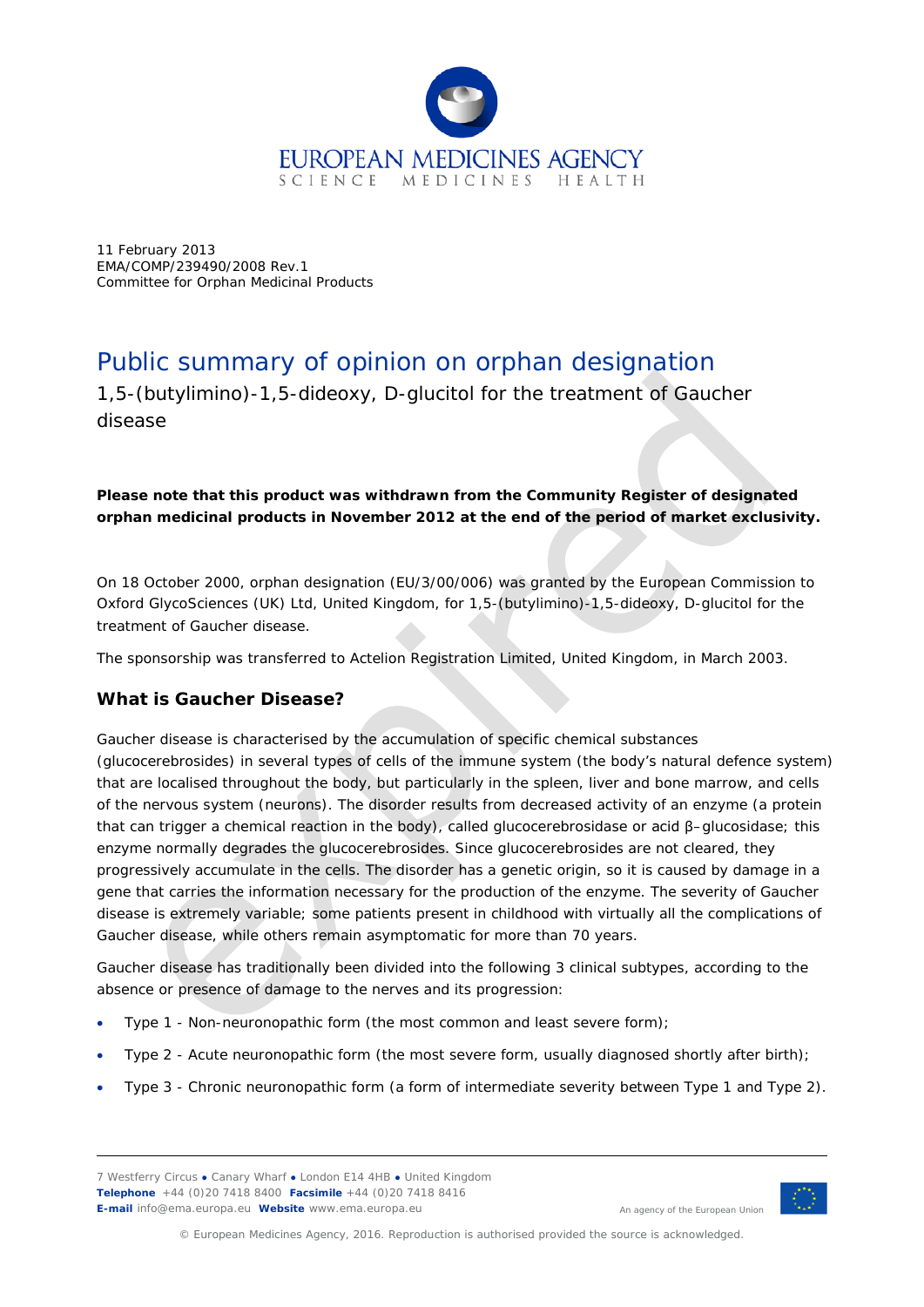However, some cases do not fit precisely into one of these categories. Gaucher disease can be lifethreatening (Type 2 and 3) or chronically debilitating (Type 1).

## **What is the estimated number of patients affected by the condition?**

At the time of designation, Gaucher disease affected less than 0.6 in 10,000 in 10,000 people in the European Union (EU). This was equivalent to a total of fewer than 23,000 people[\\*](#page-1-0) , and is below the ceiling for orphan designation, which is 5 people in 10,000. This is based on the information provided by the sponsor and the knowledge of the Committee for Orphan Medicinal Products (COMP)*.*

#### **What treatments are available?**

At the time of submission of application for orphan drug designation, there were only medicinal products authorised for the treatment of type 1 Gaucher disease. These products aimed to replace the missing or defective enzyme. Some patients were treated symptomatically with splenectomy (surgical removal of the spleen) or bone marrow transplantation.

Satisfactory argumentation has been submitted by the sponsor to justify the assumption that 1,5- (butylimino)-1,5-dideoxy, D-glucitol might be of potential significant benefit for the treatment of Gaucher disease, mainly because it may be of major contribution to patient care. This assumption will have to be confirmed at the time of marketing authorisation. This will be necessary to maintain the orphan status.

### **How is this medicine expected to work?**

1,5-(butylimino)-1,5-dideoxy, D-glucitol is structurally similar to glucose, a sugar that is used by the body to make glucocerebrosides. According to the sponsor, 1,5-(butylimino)-1,5-dideoxy, D-glucitol will bind to the enzyme that produces the harmful accumulating glucocerebrosides and thus reduces them in the body.

## **What is the stage of development of this medicine?**

The effects of 1,5-(butylimino)-1,5-dideoxy, D-glucitol were evaluated in experimental models.

At the time of submission of the application for orphan designation, clinical trials in patients with Gaucher disease were ongoing.

1,5-(butylimino)-1,5-dideoxy, D-glucitol was not authorised anywhere worldwide for the treatment of Gaucher disease, at the time of submission. Orphan designation of 1,5-(butylimino)-1,5-dideoxy, Dglucitol was granted in the United States for the treatment of Gaucher disease, among other indications.

In accordance with Regulation (EC) No 141/2000 of 16 December 1999, the COMP adopted a positive opinion on 13 September 2000 recommending the granting of this designation.

<span id="page-1-0"></span>Disclaimer: For the purpose of the designation, the number of patients affected by the condition is estimated and assessed on the basis of data from the European Union. At the time of designation, this represented a population of 375,500,000 (Eurostat 2000).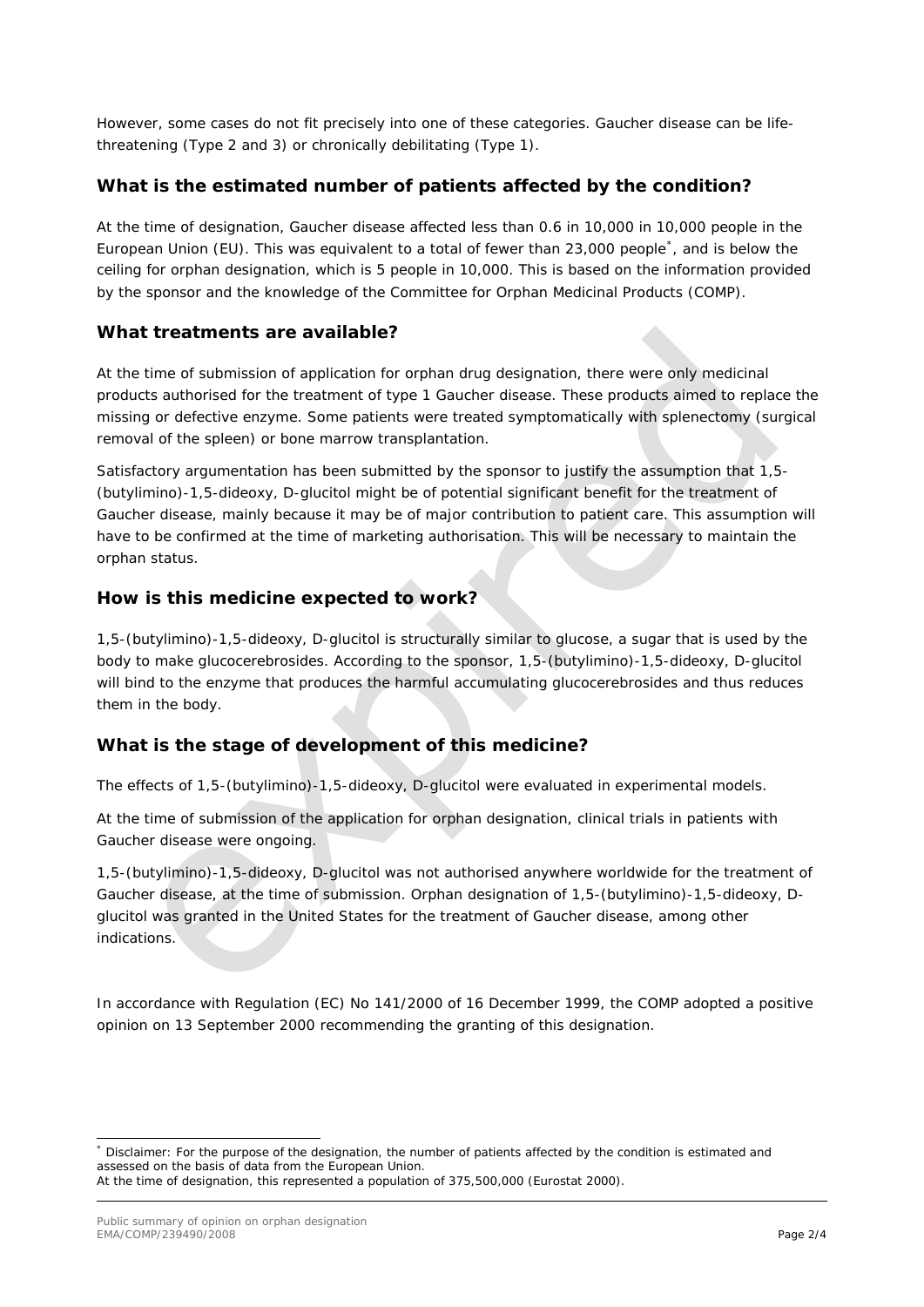Update: 1,5-(butylimino)-1,5-dideoxy, D-glucitol (Zavesca) has been authorised in the EU since 20 November 2002 for the oral treatment of mild to moderate type 1 Gaucher disease. Zavesca may be used only in the treatment of patients for whom enzyme replacement therapy is unsuitable.

More information on Zavesca can be found in the European public assessment report (EPAR) on the Agency's website: [ema.europa.eu/Find medicine/Human medicines/European Public Assessment](http://www.ema.europa.eu/ema/index.jsp?curl=pages/medicines/human/medicines/000435/human_med_001171.jsp&mid=WC0b01ac058001d124)  **[Reports](http://www.ema.europa.eu/ema/index.jsp?curl=pages/medicines/human/medicines/000435/human_med_001171.jsp&mid=WC0b01ac058001d124)** 

Opinions on orphan medicinal product designations are based on the following three criteria:

the seriousness of the condition:

\_\_\_\_\_\_\_\_\_\_\_\_\_\_\_\_\_\_\_\_\_\_\_\_\_\_

- the existence of alternative methods of diagnosis, prevention or treatment;
- either the rarity of the condition (affecting not more than 5 in 10,000 people in the EU) or insufficient returns on investment.

Designated orphan medicinal products are products that are still under investigation and are considered for orphan designation on the basis of potential activity. An orphan designation is not a marketing authorisation. As a consequence, demonstration of quality, safety and efficacy is necessary before a product can be granted a marketing authorisation.

#### **For more information**

Sponsor's contact details:

Actelion Registration Limited BSI Building 13th floor 389 Chiswick High Road London W4 4AL United Kingdom Telephone: + 44 208 987 3320 Telefax: + 44 208 987 3322

For contact details of patients' organisations whose activities are targeted at rare diseases see:

- [Orphanet,](http://www.orpha.net/consor/cgi-bin/index.php) a database containing information on rare diseases which includes a directory of patients' organisations registered in Europe.
- [European Organisation for Rare Diseases \(EURORDIS\),](http://www.eurordis.org/content/rare-disease-patient-organisations) a non-governmental alliance of patient organisations and individuals active in the field of rare diseases.